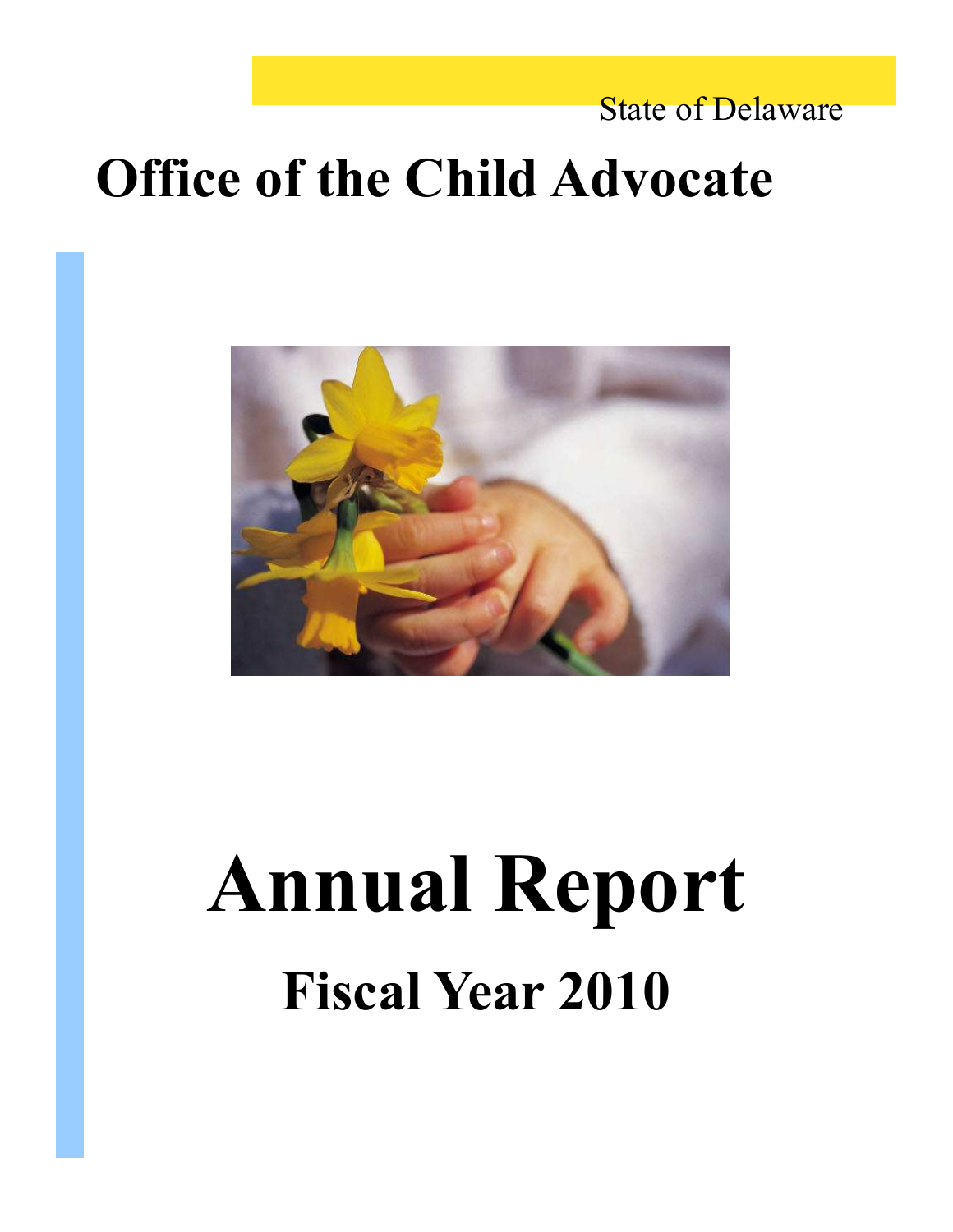#### **Office of the Child Advocate FY10 Annual Report**



The Honorable Jack Markell Governor

Tania M. Culley, Esquire Child Advocate

*Safeguarding the welfare of Delaware's children through educational advocacy, system reform, public awareness, training, and legal representation of children as set forth in 29 Del. C., Ch. 90A* 

#### **Office of the Child Advocate**

900 King Street, Suite 210 Wilmington, Delaware 19801 (302)255-1730 (302)577-6831 (fax)

 $\bullet$ 

6 West Market Street, Suite 1 Georgetown, Delaware 19947 (302)856-5720 (302)856-5722 (fax)

http://courts.delaware.gov/childadvocate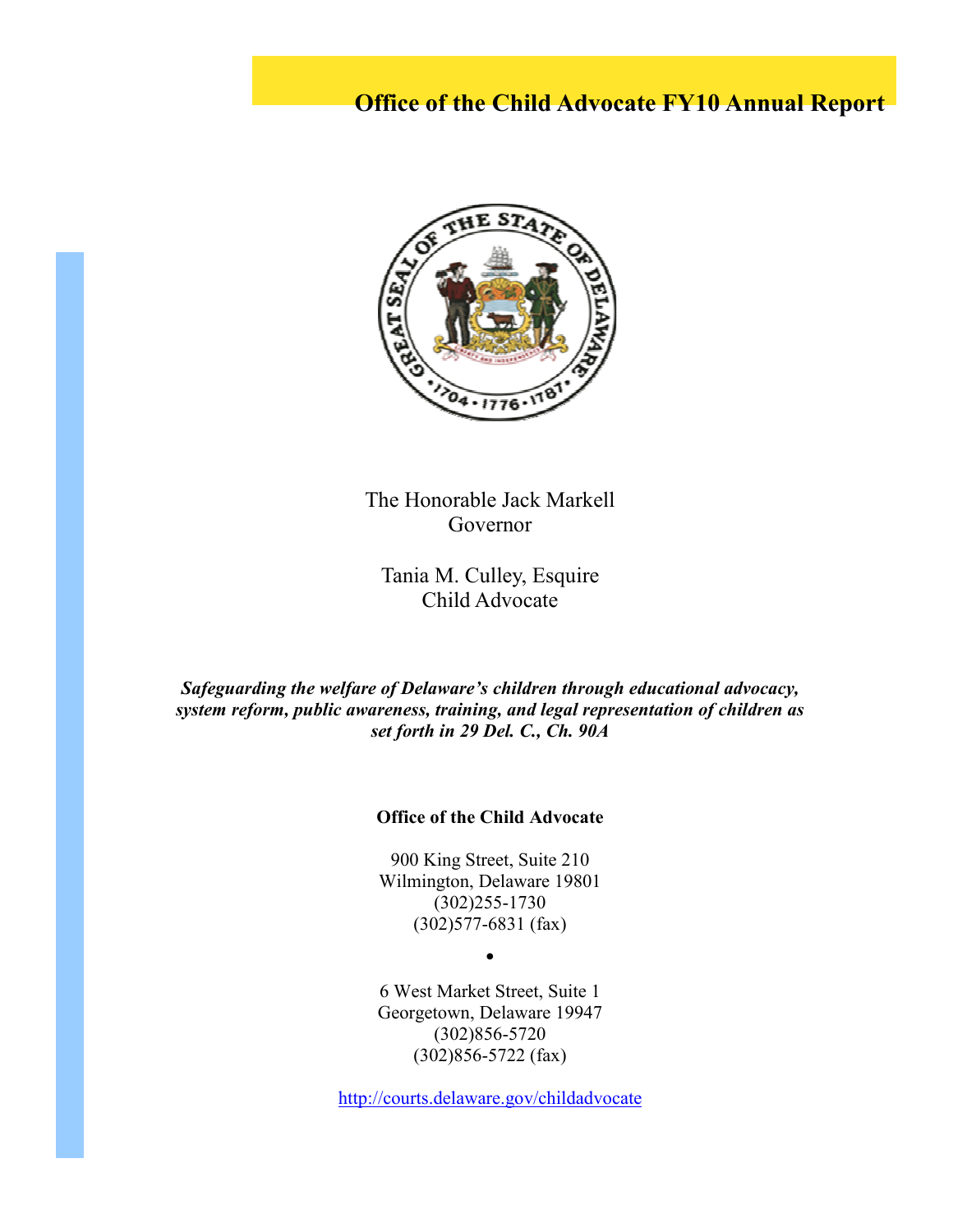## **Executive Summary**

The Office of the Child Advocate (OCA) was created in 1999 in response to numerous child deaths in Delaware resulting from child abuse. These cases pointed to deficiencies in the child protection system that could only be remedied through the collaborative efforts of Delaware's many child welfare agencies. The General Assembly determined that an office to oversee these efforts, staff the Child Protection Accountability Commission (CPAC), and provide legal representation on behalf of Delaware's dependent, neglected, and abused children was necessary. Pursuant to 29 Del. C. § 9005A, OCA is mandated to coordinate a program of legal representation for children, to periodically review all relevant child welfare policies and procedures with a view toward improving the lives of children, to recommend changes in procedures for investigating and overseeing the welfare of children, and to develop and provide training to child welfare system professionals.

OCA accomplishes its charge to represent children through four Deputy Child Advocates (DCAs), a substantial and dedicated pool of volunteer attorneys, and strong partnerships with the child-serving agencies in Delaware. During Fiscal Year 2010, OCA received 592 referrals on 569 different children. Throughout the fiscal year, OCA made 282 attorney appointments, completed 63 case reviews to ensure the child welfare system was adequately protecting those children, and provided legal representation for a total of 793 abused and/or neglected children.

On June 30, 2010, 761 children were in the legal custody of Delaware's Department of Services for Children, Youth & Their Families (DSCYF). OCA was representing 455 (60%) of those children, the Court Appointed Special Advocate (CASA) program was representing 285 (37%), the court independently appointed counsel for 1 child, and the remaining 20 children (3%) were unrepresented on the last day of the fiscal year. The majority of those unrepresented children were in Kent County, where resources are not as readily available.

Three hundred fifty-six volunteer attorneys represented children through OCA during the fiscal year, with 51 new attorneys trained in 8 training sessions throughout the state. By the end of FY10, OCA was proudly partnering with over 160 volunteer attorneys with 5 years or more experience representing children through OCA.

In addition to coordinating the legal representation of children, OCA staff participated in many initiatives to improve policies, procedures, practices and laws on behalf of children, primarily in the role of staff to CPAC. OCA staff worked diligently to develop training curricula on various child welfare topics, such as mandatory reporting, that could be placed online and accessed at will by child welfare professionals, and also helped to plan and carry out the  $2<sup>nd</sup>$  Protecting Delaware's Children Conference, which CPAC hosted in conjunction with the Child Death, Near Death, & Stillbirth Commission (CDNDSC). OCA staff also continued to support CPAC's efforts at improving the delivery of mental health services to children in foster care.

OCA continued working in partnership with CASA and the Division of Family Services (DFS) to maintain the comprehensive joint database of children in DSCYF custody to ensure that children have timely legal representation. In FY10, OCA, CASA, and DFS began endeavoring to track the length of time it takes to secure legal representation for children, and whether or not children have legal representation by the first hearing regarding their welfare. OCA staff members also met quarterly with DFS staff to address issues related to child protection policy and practice in Delaware, such as background checks for

professionals working with children and the nature and volume of reports made to Delaware's child abuse reporting hotline.

A remaining priority for OCA in FY10 was work related to youth aging out of foster care. OCA's primary legislative focus was the passage of Senate Bill 113, developed by CPAC, which gave the Family Court the discretion to extend its jurisdiction over youth who have aged out of foster care and are having trouble accessing services he or she is entitled to receive. SB113 passed the General Assembly at the end of Fiscal Year 2010.

OCA is extremely grateful to all of the individuals and organizations that support the children served by OCA. The assistance and partnership of these entities is critical as OCA strives to fulfill its mission to safeguard the welfare of Delaware's children through educational advocacy, system reform, public awareness, training, and legal representation of children.

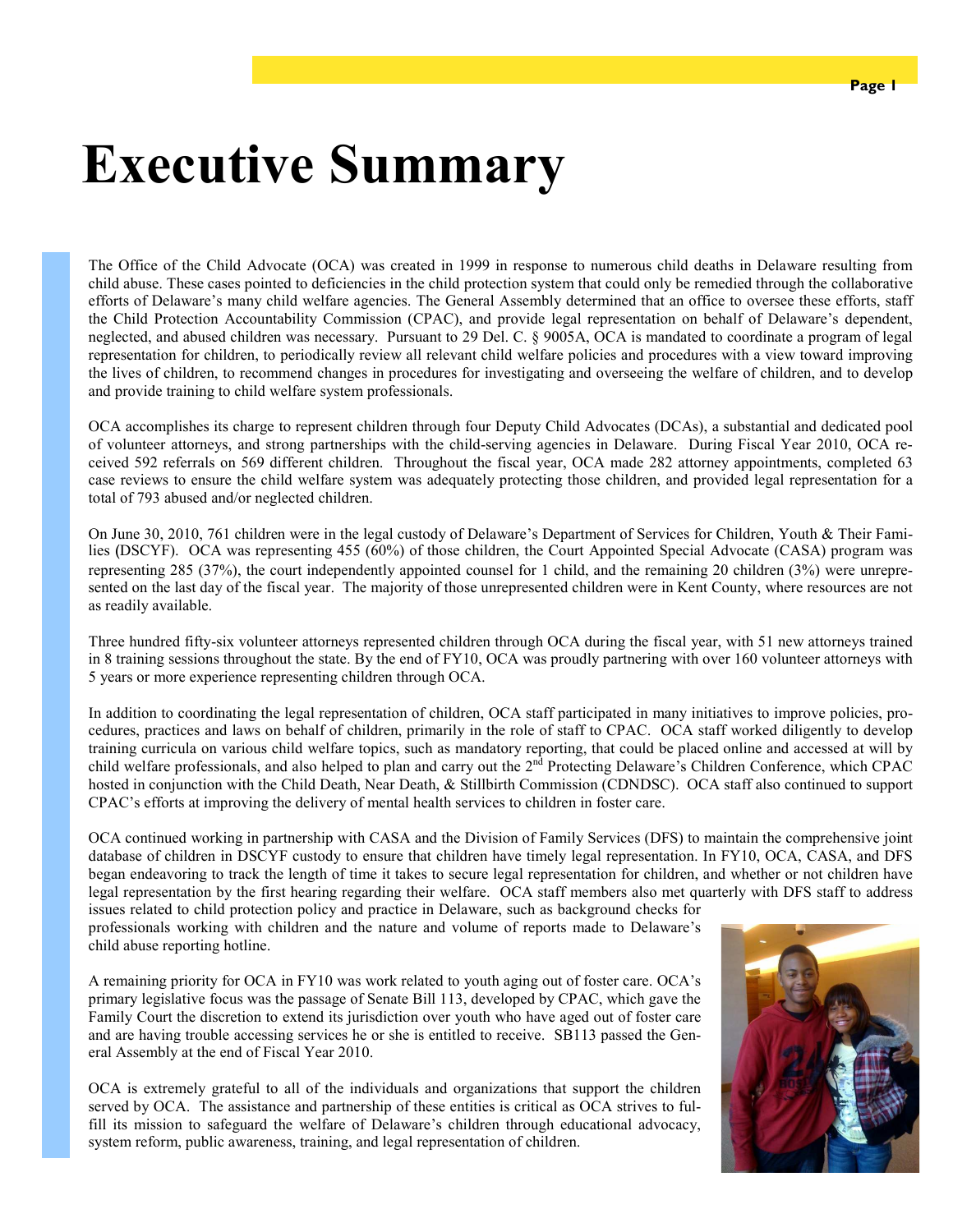### **Legal Representation**

The Office of the Child Advocate is mandated to coordinate a program of legal representation for Delaware's abused and neglected children. OCA accomplishes this charge through its four in-house Deputy Child Advocates and more than 360 volunteer attorneys throughout the state. During FY10, 356 volunteer attorneys represented children through OCA, with 51 new attorneys trained in 8 training sessions throughout the state. A number of veteran volunteer attorneys also attended these training sessions, in order to learn about updates to the child protection system and to refresh their understanding of their role as a guardian *ad litem* and their duties to their child clients. By the end of FY10, OCA boasted a volunteer roster with over 160 volunteer attorneys with 5 years or more experience representing children through OCA.

In FY10, OCA received 592 referrals on 569 different children. From those referrals, OCA made 272 attorney appointments and completed 63 case reviews to ensure the child welfare system was adequately protecting those children. Throughout FY10, OCA made a total of 282 attorney appointments (see Chart 1), and provided legal representation for a total of 793 abused and/or neglected children.

OCA primarily provides representation for children in the custody of DSCYF. Of the 282 attorney appointments made during FY10, 257 (91%) were appointments for children in DSCYF custody. The remaining appointments were for children involved in custody matters or other dependency/neglect proceedings in Family Court.

On the last day of FY10, 483 children were actively receiving legal representation through OCA. Of those, 455 were in DSCYF custody, 21 were the subject of dependency/neglect proceedings in Family Court, and 7 were the subject of custody matters between their parents. OCA was representing 318 children in New Castle County, 97 in Kent County, and 68 in Sussex County.

OCA worked with the CASA program during FY10 to ensure that all children in DSCYF custody received legal representation. On June 30, 2010, 761 children were in the legal custody of DSCYF, a 6% decline from the prior fiscal year. OCA was representing 455 (60%) of those children, the CASA program was representing 285 (37%), the court independently appointed counsel for 1 child, and the remaining 20 children (3%) were unrepresented on the last day of the fiscal year. The majority of those unrepresented children were in Kent County, where OCA's volunteer attorney resources are not as readily available and CASA's resources are over-burdened.

Most of the attorney appointments made by OCA throughout FY10 were for children in New Castle County (see Chart 1). OCA's need for more volunteer attorney resources in the lower

counties continued to be apparent in FY10. The CASA program, however, was able to provide representation for a number of children in DSCYF custody downstate.



By the end of FY10, 320 referrals had been made to which attorneys were not appointed. Sixty-three referrals resulted in case reviews to ensure the child welfare system was adequately protecting the children involved, and/or to determine if there were breakdowns in the system's response to the needs of those children and their families. Any such concerns were documented in OCA's Policy Concerns Database, in order to readily track and identify systemic issues in Delaware's child protection practice. The CASA program handled 157 of the referred cases, while the issues in another 45 referrals were resolved prior to an attorney or a CASA being appointed. Forty-one referrals had no apparent dependency, neglect, or abuse issues and therefore there was no role for OCA. Fourteen children were still pending disposition/ assignment at the close of the fiscal year.

During the fiscal year, OCA closed 317 cases to which an attorney had been assigned. Twenty-nine of those were cases involving dependency/neglect proceedings or parent custody disputes that were resolved. The remaining 288 cases involved children in DSCYF custody. Those cases were closed with a variety of outcomes, the most common being reunification with a parent or parents (see Chart 2).

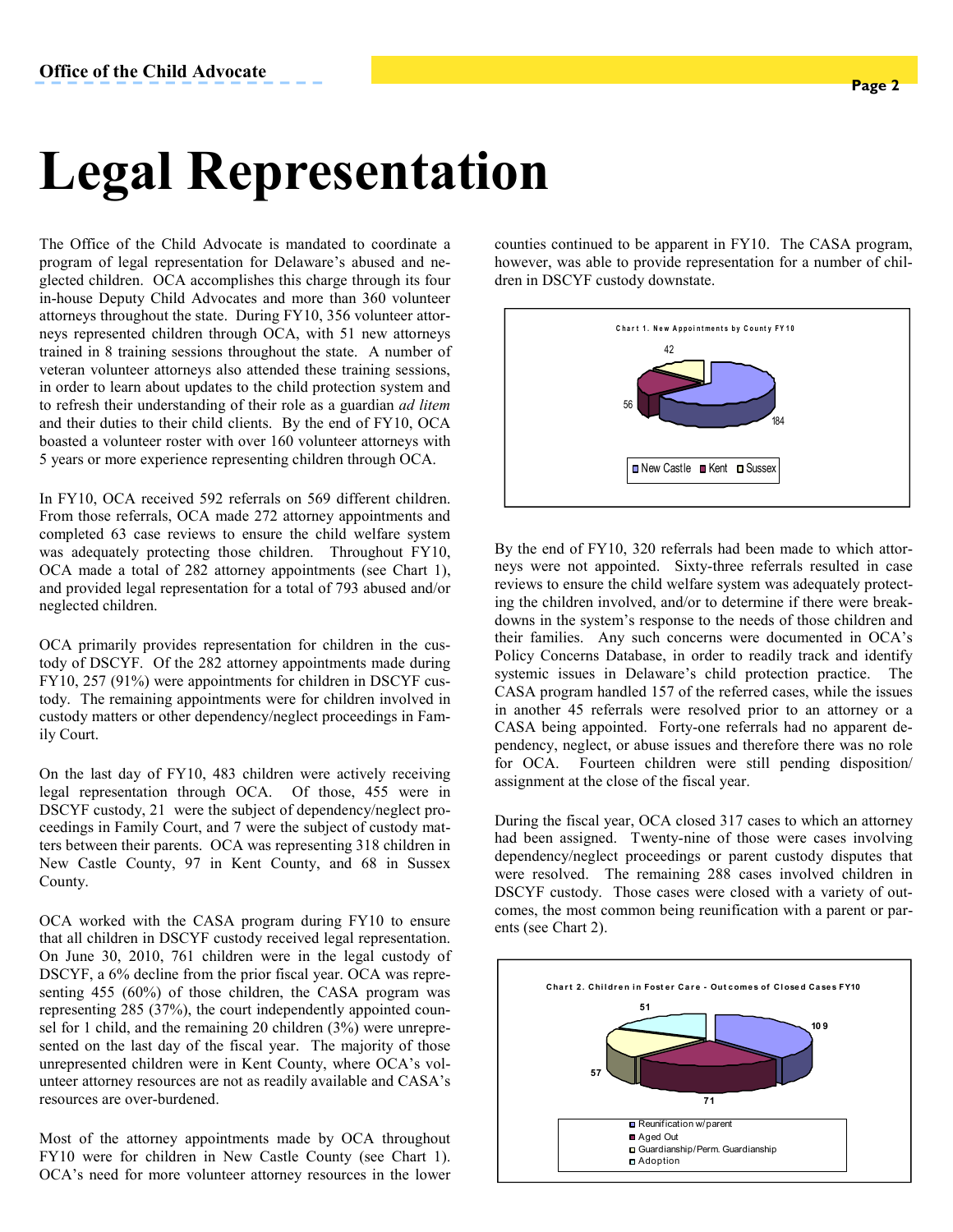# **Child Welfare Policy**

OCA is mandated, pursuant to 29 Del. C. § 9005A(2), to periodically review all relevant child welfare policies and procedures with a view toward expanding the rights of children. OCA is also to recommend changes in procedures for investigating and overseeing the welfare of children, and to develop and provide training to child welfare system professionals. 29 Del. C. § 9005A(4), (9). In FY10, OCA staff spent more than 305 hours on efforts involving child protection policy and procedure, and an additional 660 hours on such efforts while fulfilling their duties as staff to CPAC.

OCA staff members met quarterly with DFS staff to improve multi-disciplinary collaboration and communication on such issues as caseloads, case decisions, training, and system successes

and challenges. The two agencies worked together to begin looking at ways to better utilize criminal background and other registry checks for all professionals who work with children. They also discussed strategies to understand and deal with high DFS investigation caseloads and child abuse reporting hotline volume throughout FY10.

In partnership with DFS and Delaware Volunteer Legal Services (DVLS), in FY10 OCA began soliciting from its pool of volunteer attorneys those who would be interested in providing other types of pro bono legal representation to youth in foster care to address is-

sues that may impact those youth once they exit care or become adults. OCA and DVLS hope to build a cadre of attorneys who will help these youth with such issues as having their juvenile criminal records expunged when appropriate, having their names removed from the child protection registry when appropriate, and executing powers of attorney once they have been emancipated.

OCA continued working in partnership with CASA and DFS to maintain the comprehensive joint database (OCA/CASA database) of children in DSCYF custody. The statistics that were generated monthly and the regular maintenance and quality assurance of the OCA/CASA database enabled system partners to ensure that children have timely legal representation. As a result of the meetings between these three agencies, OCA began using the joint database to track the amount of time it takes for a child to be appointed representation after entering DSCYF custody, and whether children have representation by the Preliminary Protective Hearing, the first hearing after DSCYF obtains custody of a child. OCA expects to begin generating statistics from that data in Fiscal Year 2011.

 In addition to maintaining the OCA/CASA database, OCA also continued to enter policy concerns from child abuse/neglect case reviews into its Child Protection Policy Concerns database in order to identify trends in Delaware's child protection practice. OCA will continue to use this database to address areas of concern and to provide support for those positions for which it advocates.

A remaining priority for OCA in Fiscal Year 2010 was work related to youth aging out of foster care. OCA staff were active members of several workgroups that focused on issues that relate to the substantial needs of older youth in foster care. OCA's primary legislative focus for FY10 was the passage of Senate Bill 113, developed by CPAC, which gave the Family Court the discretion to extend its jurisdiction over youth who have aged out of

foster care and are having trouble accessing services they are entitled to receive. SB113 passed the General Assembly at the end of FY10.

OCA staff helped plan and attended the 2nd statewide Protecting Delaware's Children Conference, a joint venture between CPAC and the CDNDSC in collaboration with the Family Court. The two day conference was geared toward the multidisciplinary team professional involved in law enforcement, investigation, prosecution, treatment, and prevention of child abuse. The 500 attendees were able to enhance their knowledge and skills for improving the health, safety, and well-being of Delaware's children through workshops presented by both local and national experts

in the field. In their role as staff to CPAC, OCA's Program Administrator and Office Manager spent months collaborating with CDNDSC staff and other members of CPAC's Training Subcommittee to plan the conference, recruit presenters, register participants, prepare materials, and assist attendees throughout the conference.

Also on behalf of CPAC, OCA staff worked diligently during FY10 to develop and deliver training curricula on such topics as mandatory reporting of child abuse, school enrollment, and the Educational Surrogate Parent Program. OCA's Program Administrator endeavored to make these training protocols available online in a web-based training format, so they can be accessed as needed by child welfare professionals. As part of CPAC's training efforts, OCA also maintained a directory of available child welfare trainings in Delaware on its website. Finally, OCA staff continued to support the work of CPAC's Mental & Behavioral Health Services to Children in and Adopted Out of Foster Care Subcommittee as it strove to implement recommendations for improvement to the delivery of mental health services for children in foster care.

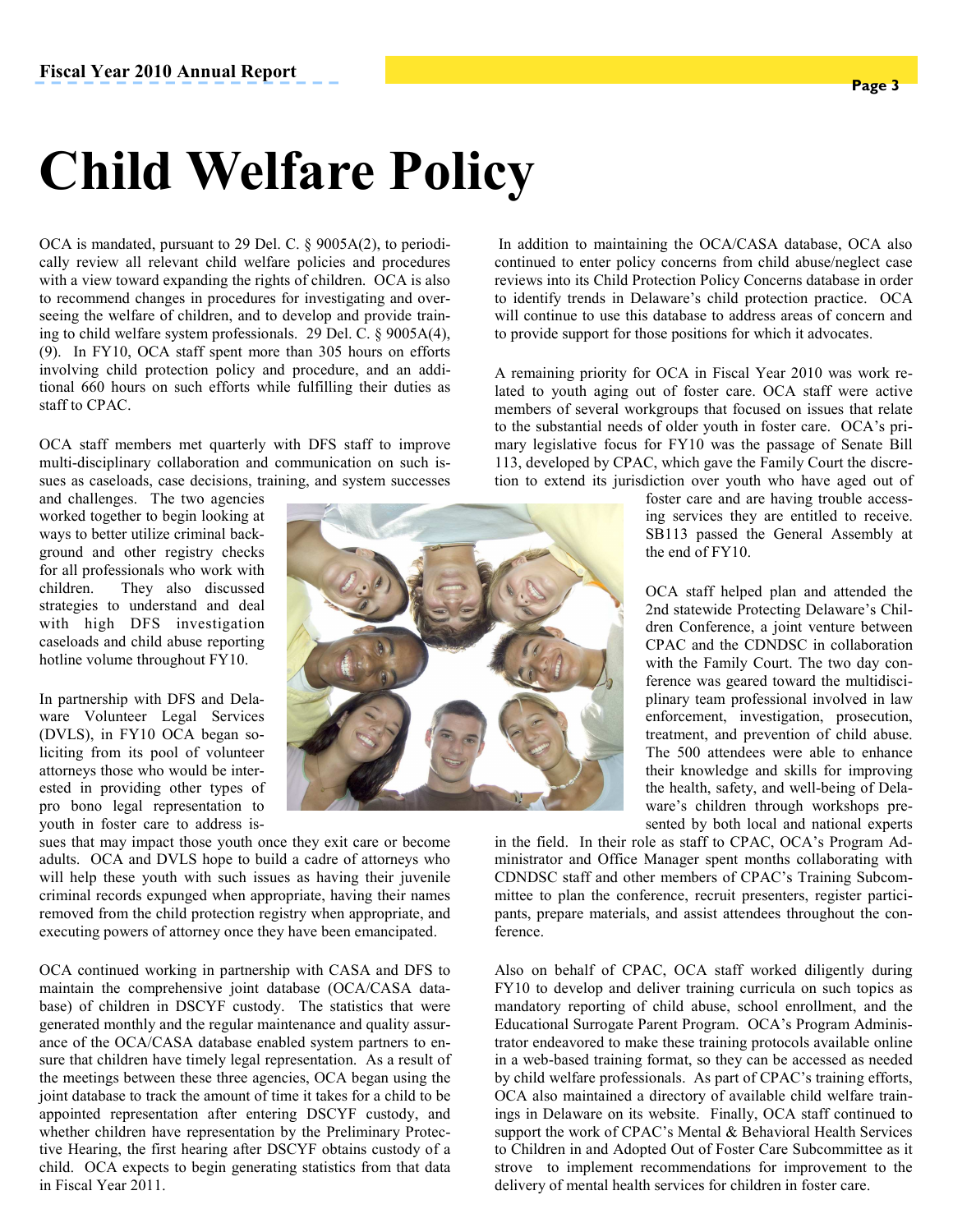#### **Office of the Child Advocate**

## help provide the children served by **Donations**

In FY10, community members and organizations once again rallied to OCA with memorable experiences

and holiday cheer. Many OCA clients benefited from the generosity of these individuals and organizations by receiving thoughtful gifts during the holidays, and monetary donations allowed several OCA clients to take advantage of amazing opportunities and experiences that other children often take for granted but that children in foster care are rarely able to enjoy.

Many of OCA's clients, and even some of their care giving families, were "adopted" and provided with an abundance of thoughtful gifts during the holiday season by organizations such as the 9th Airlift Squadron of the Dover Air Force Base, the Christiana Rotary Club, the KMC Gymnastics Girls Parent Organization, and several local churches. Other organizations, such as several of Delaware's Inns of Court and additional churches, donated gifts that OCA's volunteer AGALs were able to choose from to give to their child clients. Kohl's Department Stores donated books that were distributed to OCA's clients and other children in foster care.

Delaware's Bankruptcy Inn of Court again bestowed a generous monetary contribution upon OCA during FY10. With these and other funds donated to OCA, OCA was able to help fulfill a variety of needs and desires for youth in DFS custody throughout the fiscal year. In partnership with the AGALs who represented these children and the foster families and relatives who cared for them, OCA used donated funds to provide a car seat and winter coat for a young child being cared for by a relative with limited means; transportation to summer tutoring sessions for two youth who had no other means of getting to the program; baseball equipment for a young man who otherwise would not have been able to participate in his school's baseball program; and dance clothing and costumes for two little girls so they could take jazz and ballet classes. OCA was also able to fulfill requests for funding for children to go on school field trips, to summer camp, and on a special birthday outing.

Perhaps the most notable contributions OCA has been able to provide to date occurred during FY10, when OCA, through its generous donors, had the privilege of helping to send one of its clients to Italy with a select group of students from her school's Culinary Arts Program, and another client to the prestigious National Youth Leadership Forum on Medicine in Washington, D.C., a highly selective pre-medical education program for high school students.



Sometimes OCA's DCAs or volunteer attorneys work directly with community organizations to help their clients when needed. During FY10, one of OCA's DCAs was fortunate enough to have the Rehoboth Beach store Tiger Lili contribute a prom dress and earrings free of charge to her client (pictured at left with store owner Lili Kohr).

Contributions like these can mean so much to the children served by OCA and its partners in the child protection system, and OCA is extremely grateful to all of the individuals and organizations that continue to support these children.

#### THANK YOU

**to the organizations who generously donated to the children OCA serves** 

9th Airlift Squadron of Dover Air Force Base

#### Christiana Rotary Club

Crossroads Presbyterian Church

Delaware Bankruptcy Inn of Court

Eastpoint Community Church

Kemblesville United Methodist Church

**KMC** Gymnastics Girls Parent **Organization** 

Kohl's Department Stores

Love of Christ Church

Melson-Arsht Inn of Court

Richard S. Rodney Inn of Court

Terry-Carey Inn of Court



*"We make a living by what we do, but we make a life by what we give." - Winston Churchill*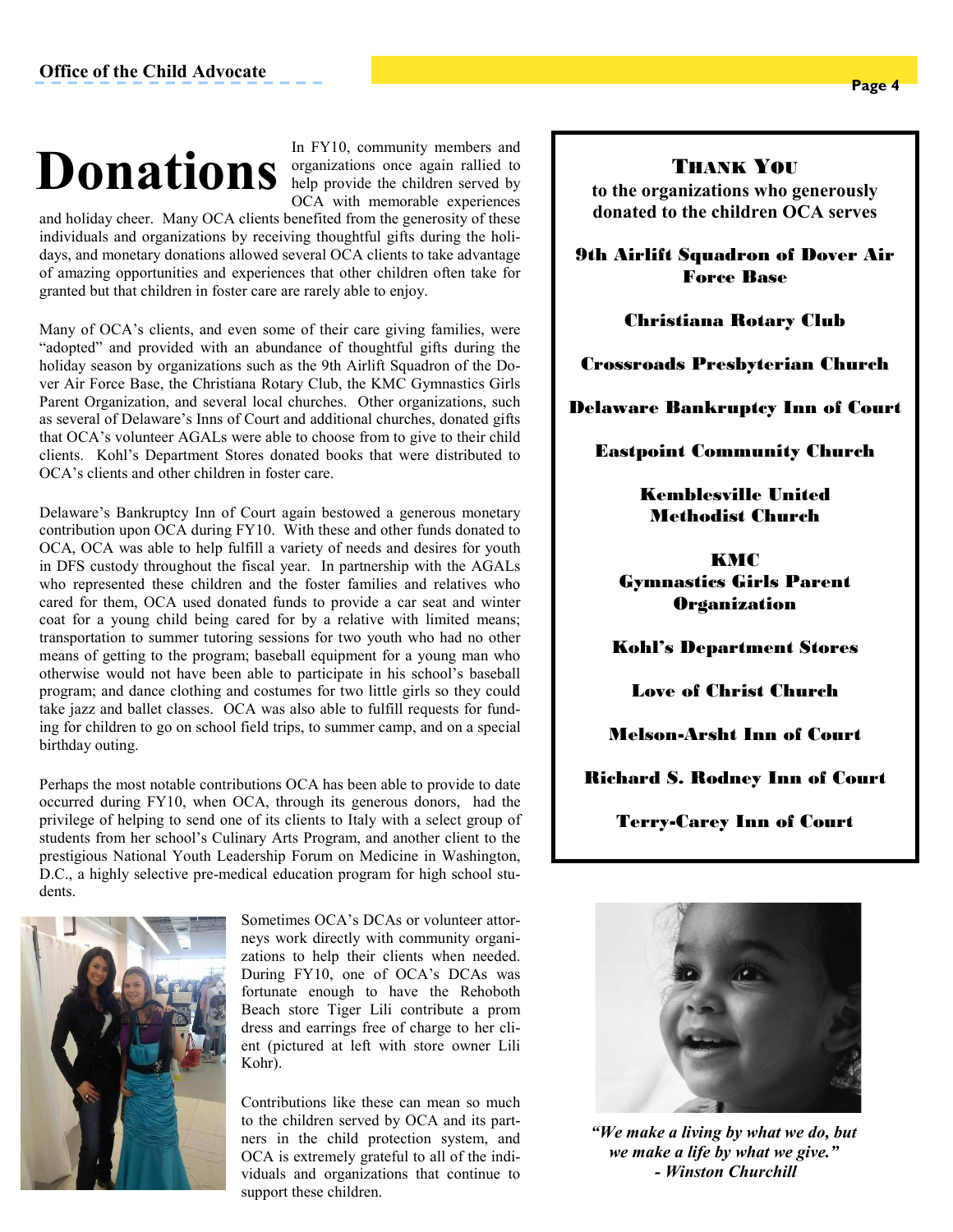#### **THANK YOU**

#### **to the 356 volunteer attorneys who represented children during Fiscal Year 2010**

Derek Abbott Jon Abramczyk Laura Acton Barbara Alexander Thomas Allingham II Susan Ament Jeremy Anderson John Andrade Fotini Antoniadis Michael Arrington Christine Azar John Balaguer Cynthia Baldwin Jennifer Becnel-Guzzo Michael Bednash Michelle Berkeley David Bever Shakuntla Bhaya David Bilson Travis Bliss Danielle Blount Megan Bombick Michael Bonkowski Mary Boudart Curtis Bounds Jennifer Brady John F Brady Sean Brennecke Lori Brewington Allyson Britton Laura Brooks Lisa Zwally Brown Paul Brown Ryan Browning Gary Bryde Michele Sherretta Budicak Jennifer Burbine Robert Burns Emily Burton Nicholas Caggiano, Jr. Shannon Carmean Richard Carroll Megan Ward Cascio Denis Casey Tabatha Castro Eileen Caulfield Shae Chasanov Teresa Cheek William Chipman, Jr. Delia Clark John A. Clark III Miranda Clifton C. Malcolm Cochran, IV Cynthia S. Collins Kevin Collins Patrick Collins Bernard Conaway Kelly Conlan Amy Coogan Todd Coomes Jason Cornell

Victoria Counihan Lydia Cox Kristen Cramer Brian Crawford Laurence Cronin Donna Culver Brian Cunningham Edward Curley Christopher Curtin Michael Custer Brock Czeschin Bart Dalton Steven Daniels Danielle Davis Catherine Dearlove Kim DeBonte Christine Demsey John X. Denney, Jr. Leslie Case DiPietro Tara Dirocco Nicole DiSalvo Jill DiSciullo Kevin Dobson Sean Dolan Melissa Donimirski Keith Donovan John T. Dorsey Meghan Dougherty Shawn Dougherty W. Harding Drane, Jr. Thomas Driscoll III James Drnec Timothy Dudderar Mary Dugan Bradley Eaby Edward Eaton Craig Eliassen John Engel Margaret England Kenneth Enos Kelly Ensslin Elwood Eveland David Facciolo Sherry Fallon Erin Fay Amy Feeney David Felice Stephen Ferguson Erin Fitzgerald Matthew Fogg Edward Fornias III Ryan Frampton Stuart Fullerton David Gagne Meredith Gaudio Catherine Gaul Frances Gauthier Kathleen Geiger Kelly Dunn Gelof Kristin Gibbons Glynis Gibson

Andrew Golian Andrew Gonser William Gonser, Jr. Todd Goodman Susan Gordon Thomas Gorman Erik Grandell James Green Kelly Green William Green, Jr. Christopher Griffiths Thomas Grimm Jillian Grob Jerome Grossman Mark Gundersen Stephanie Habelow Kathleen Hadley Shauna Hagan Gerald Hager Patricia Hall Patricia Hannigan Thomas Hanson, Jr. Edwin Harron Susan Hauske Joyce Hayes Kevin Healy Christian Heesters Leslie Heilman James Higgins Adam Hiller Eliza Hirst Timothy Hitchings Michael Hochman Victoria Hoffman Suzanne Hill Holly Thomas Horan Eric Howard Xiaojuan Huang Amy Huffman David Hutt Diane Ibrahim Frederick Iobst Michael Isaacs Jennifer Jauffret David Jenkins Kathleen Jennings Clay Jester Erika Johnson Dawn Jones Lynn Jones Cory Kandestin Matthew Kaplan Jennifer Karpe Brian Kasprzak Lynn Kelly Felice Kerr Eleanor Kiesel Carla Kingery Gretchen Knight Nicholas Kondraschow Edward Kosmowski

Carl Kunz III Danielle Kuzminksi Gregory Ladner William Lafferty Kathryn Laffey James Landon Karen Lantz Tara Lattomus Kimberly Lawson Jonathan Layton Lewis Lazarus Abigail LeGrow Timothy Lengkeek James Lennon Scott Leonhardt Neal Levitsky Elizabeth Lewis Paul Lockwood Gaston Loomis Sean Lynn Andrea Malinowski Kevin Mangan Margaret Manning Erin Mariani Michelle Marino Melanie George Timothy Martin Dennis Mason II Janice Matier Michael Maxwell Brenda Mayrack David McBride Deirdre McCartney Garvan McDaniel Michael McDermott Thomas McDonough Matthew McGuire John McLaughlin, Jr. Marci McNair Carolyn McNeice Rakesh Mehta Pamela Meitner Jennifer Mensinger Tammy Mercer James Merkins, Jr. Christopher Messa Stephen Milewski Kathleen Miller Tiphanie Miller Lisa Minutola Michael Modica Patricia Mongan Dana Monzo Eric Monzo Sharon Morgan Kathleen Murphy D. Fon Muttamara-Walker Katherine Neikirk Michael Nestor Ryan Newell Maria Newill

Seth Niederman Joshua Novak Stephen Nowak Elizabeth Olsen Jonathan O'Neill Susan Over Marla Palmer Maria Panichelli Pamela Park Jenness Parker Titania Mack Parker Adam Perza Eifion Phillips Marc Phillips Sarah Pierce Tanya Pino Mary Ann Plankinton Pamela Politis Ciro Poppiti III Susan Poppiti Thomas Preston Cynthia Pruitt Amy Quinlan Andrew Rahaim Sehr Rana Richard Renck Sheldon Rennie Dana Reynolds Joseph Rhoades Helen Richards Matthew Rifino David Ripsom Andrea Rodgers Elizabeth Rodriguez Bruce Rogers Brian Rostocki Michael Rushe Helena Rychlicki Morgan Sack Tamara Sampson Yvonne Takvorian Saville R. Judson Scaggs, Jr. Lisa Schmidt Jack Schreppler II Suzanne Seubert Dana Severance Chad Shandler James Sharp Thomas Shellenberger Brian Shirey James Shomper, Jr. Jackson Shrum Sophia Siddiqui Christian Singewald Ariel Sloan Deborah Spivak Leslie Spoltore Monte Squire Raj Srivatsan Lisa Stark Kristopher Starr

Deneen Stewart Chad Stover Frederick Strickland William Sudell, Jr. Renee Suglia John J. Sullivan, Jr. Karen Sullivan Kara Swasey Scott Swenson Harry Tashjian, IV Gregory Taylor James Taylor, Jr. John Taylor III Mary Thomas Christina Thompson Seth Thompson Sara Toner Gary Traynor Melissa Troutner Annamartina Tyreus Patricia Uhlenbrock William Ulrich Patrick Vanderslice Jennifer Veet Karen Vicks Matthew Vigunas Charles Vincent Kristi Vitola Nicole Walker Megan Walstrom Matthew Ward Robert Weber Michael Weidinger Elizabeth Julian Weinig Gregory Werkheiser Benjamin Wetzel III Holly Whitney Patricia Widdoss David Williams Gregory Williams Evan Williford Lincoln Willis Josiah Wolcott Natalie Wolf Jason Wolfe Rebecca Workman Christian Wright Davis Wright Laura Yiengst Daniel Young Kirsten Zeberkiewicz

#### **THANK YOU to the law firms who hosted OCA trainings in FY10**

 $\bullet$ 

Curley & Rodriguez, LLC

Morris James LLP

Potter Anderson & Corroon LLP

Skadden, Arps, Slate, Meagher & Flom, LLP